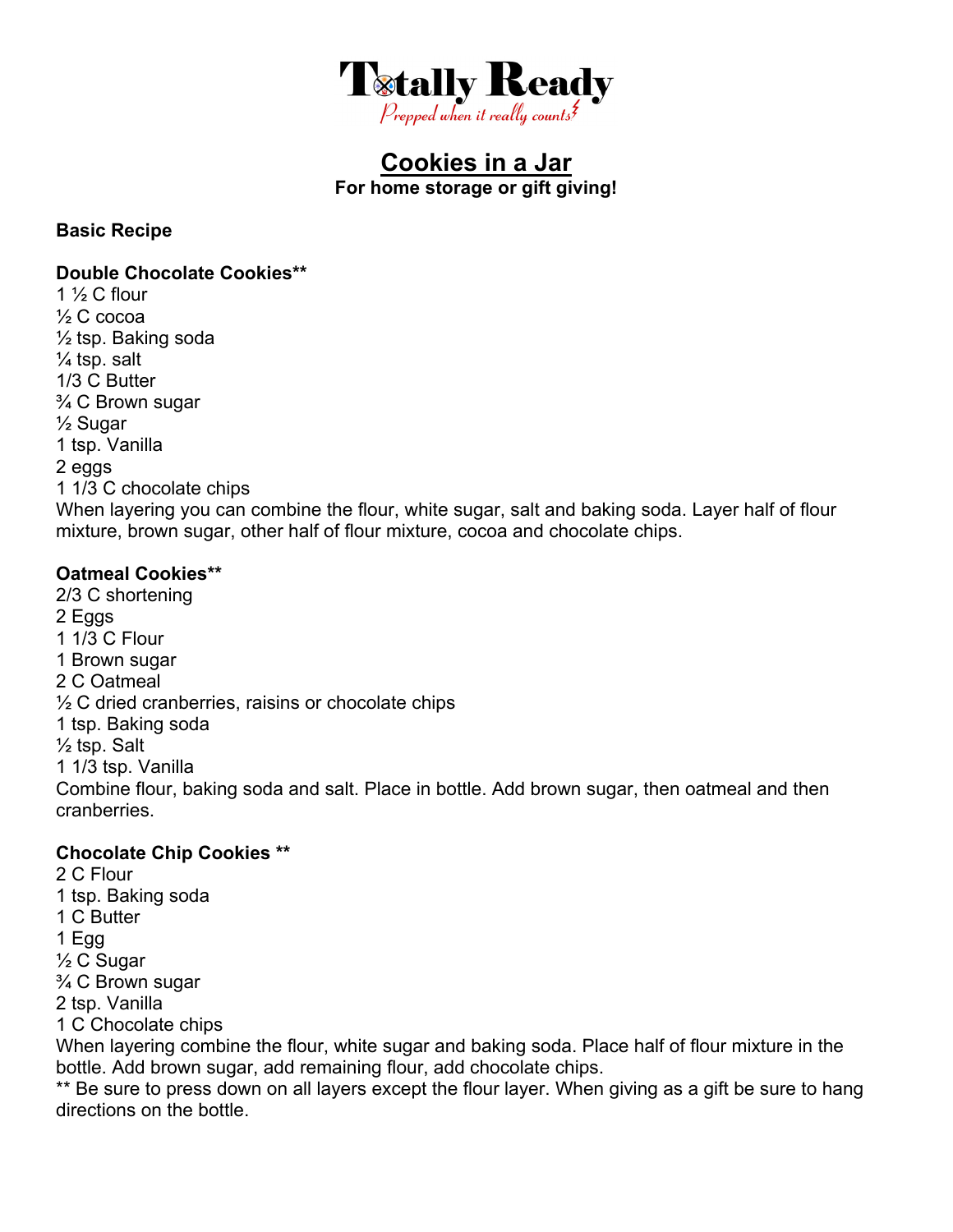

# Directions for Baking

Double Chocolate Cookies Cream together 1/3 Cup Butter 1 tsp. Vanilla and 2 Eggs. Add cookie mix and blend well. Bake on ungreased cookie sheet, 350 degrees for 8-10 minutes.

Chocolate Chip Cookies Cream together 1 Cup Butter 1 Egg and 2 tsp. Vanilla. Add cookie mix and blend well. Bake on ungreased cookie sheet, 350 degrees for 8-10 minutes.

Oatmeal Cookies Cream together 2/3 Cup Shortening, 2 Eggs and 1 1/3 tsp. Vanilla. Add cookie mix and blend well. Bake on ungreased cookie sheet, 350 degrees for 10-12 minutes.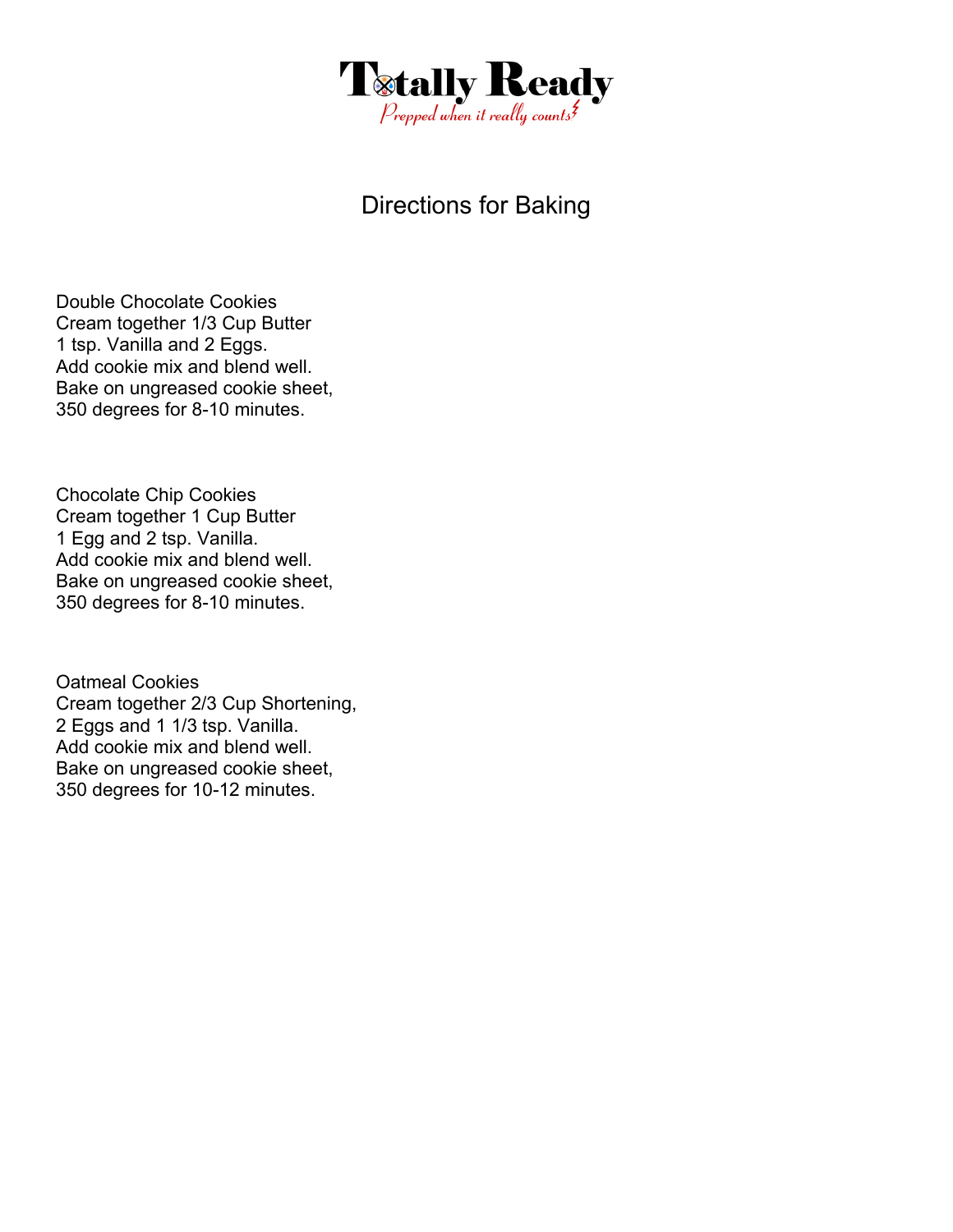

You can print these sheets, cut into strips, and attach the recipe & baking instructions to your jar for gift giving!

Chocolate Chip Cookies Cream together 1 Cup Butter 1 Egg and 2 tsp. Vanilla. Add cookie mix and blend well. Bake on ungreased cookie sheet,350 degrees for 8-10 minutes.

Chocolate Chip Cookies Cream together 1 Cup Butter 1 Egg and 2 tsp. Vanilla. Add cookie mix and blend well. Bake on ungreased cookie sheet,350 degrees for 8-10 minutes.

Chocolate Chip Cookies Cream together 1 Cup Butter 1 Egg and 2 tsp. Vanilla. Add cookie mix and blend well. Bake on ungreased cookie sheet,350 degrees for 8-10 minutes.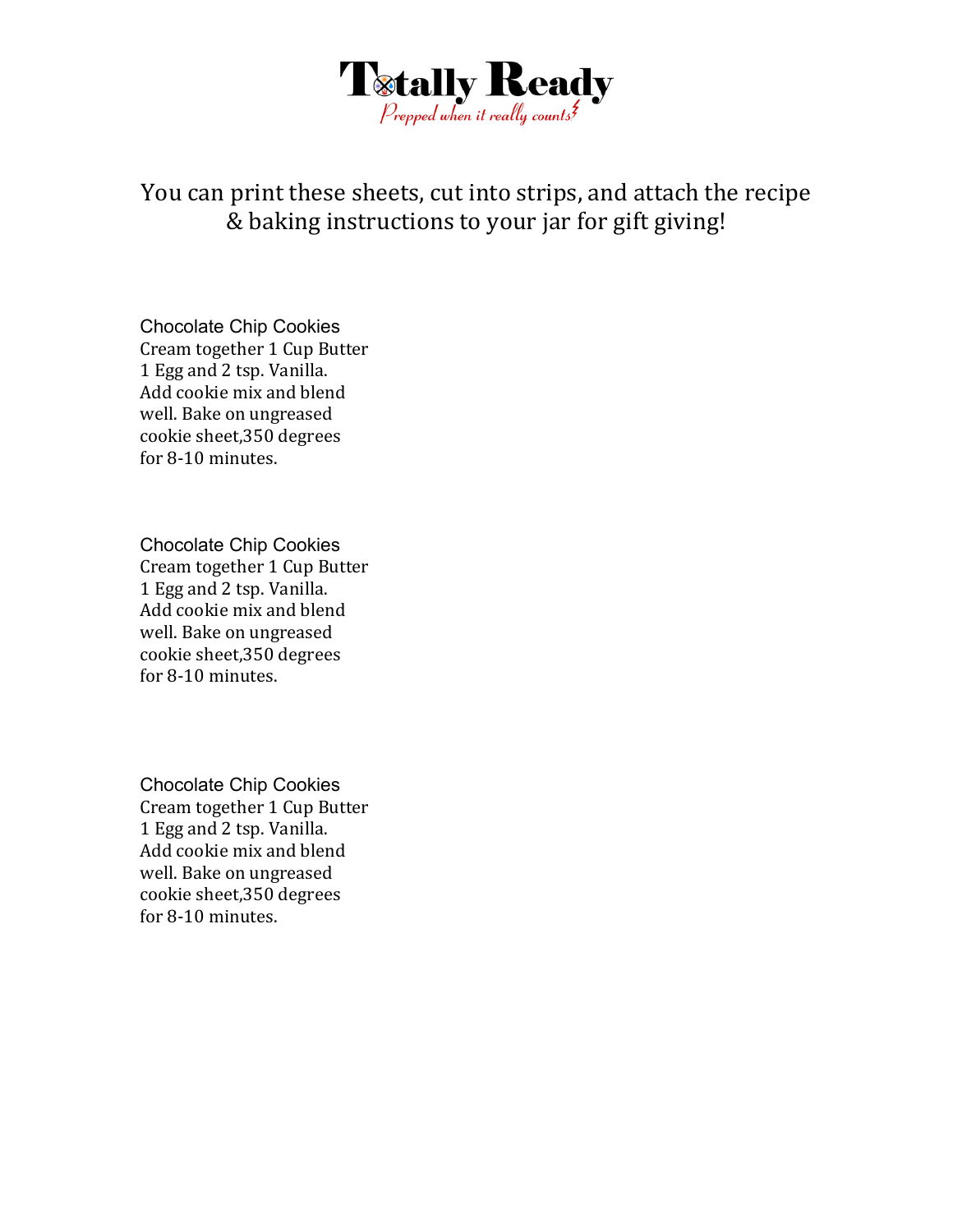

Oatmeal Cookies Cream together 2/3 Cup Shortening, 2 Eggs and 1 1/3 tsp. Vanilla. Add cookie mix and blend well. Bake on ungreased cookie sheet, 350 degrees for 10-12 minutes.

Oatmeal Cookies

Cream together 2/3 Cup Shortening, 2 Eggs and 1 1/3 tsp. Vanilla. Add cookie mix and blend well. Bake on ungreased cookie sheet, 350 degrees for 10-12 minutes.

Oatmeal Cookies Cream together 2/3 Cup Shortening, 2 Eggs and 1 1/3 tsp. Vanilla. Add cookie mix and blend well. Bake on ungreased cookie sheet, 350 degrees for 10-12 minutes.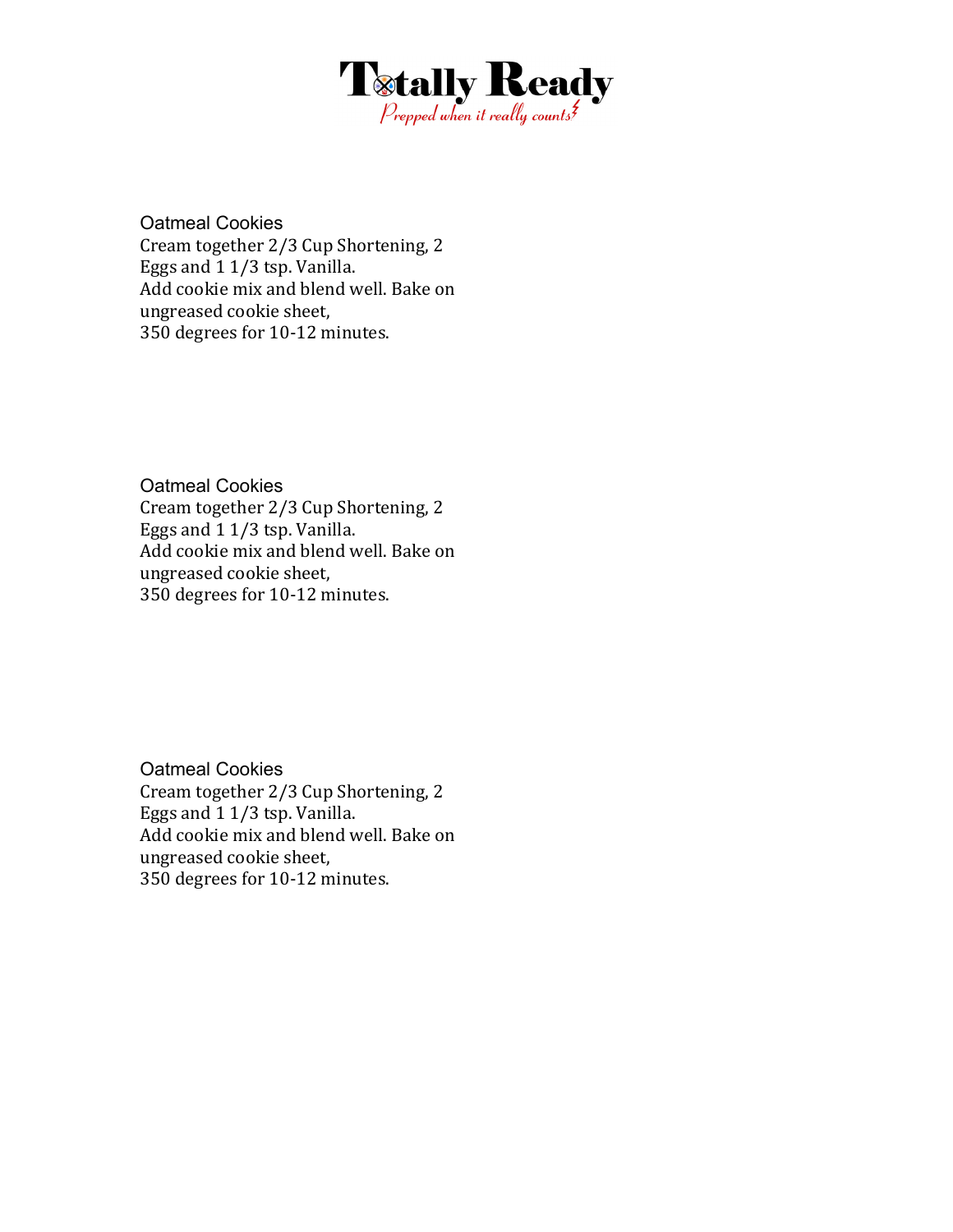

Double Chocolate Cookies Cream together 1/3 Cup Butter 1 tsp. Vanilla and 2 Eggs. Add cookie mix and blend well. Bake on ungreased cookie sheet, 350 degrees for 8-10 minutes.

Double Chocolate Cookies Cream together 1/3 Cup Butter 1 tsp. Vanilla and 2 Eggs. Add cookie mix and blend well. Bake on ungreased cookie sheet, 350 degrees for 8-10 minutes.

Double Chocolate Cookies Cream together 1/3 Cup Butter 1 tsp. Vanilla and 2 Eggs. Add cookie mix and blend well. Bake on ungreased cookie sheet, 350 degrees for 8-10 minutes.